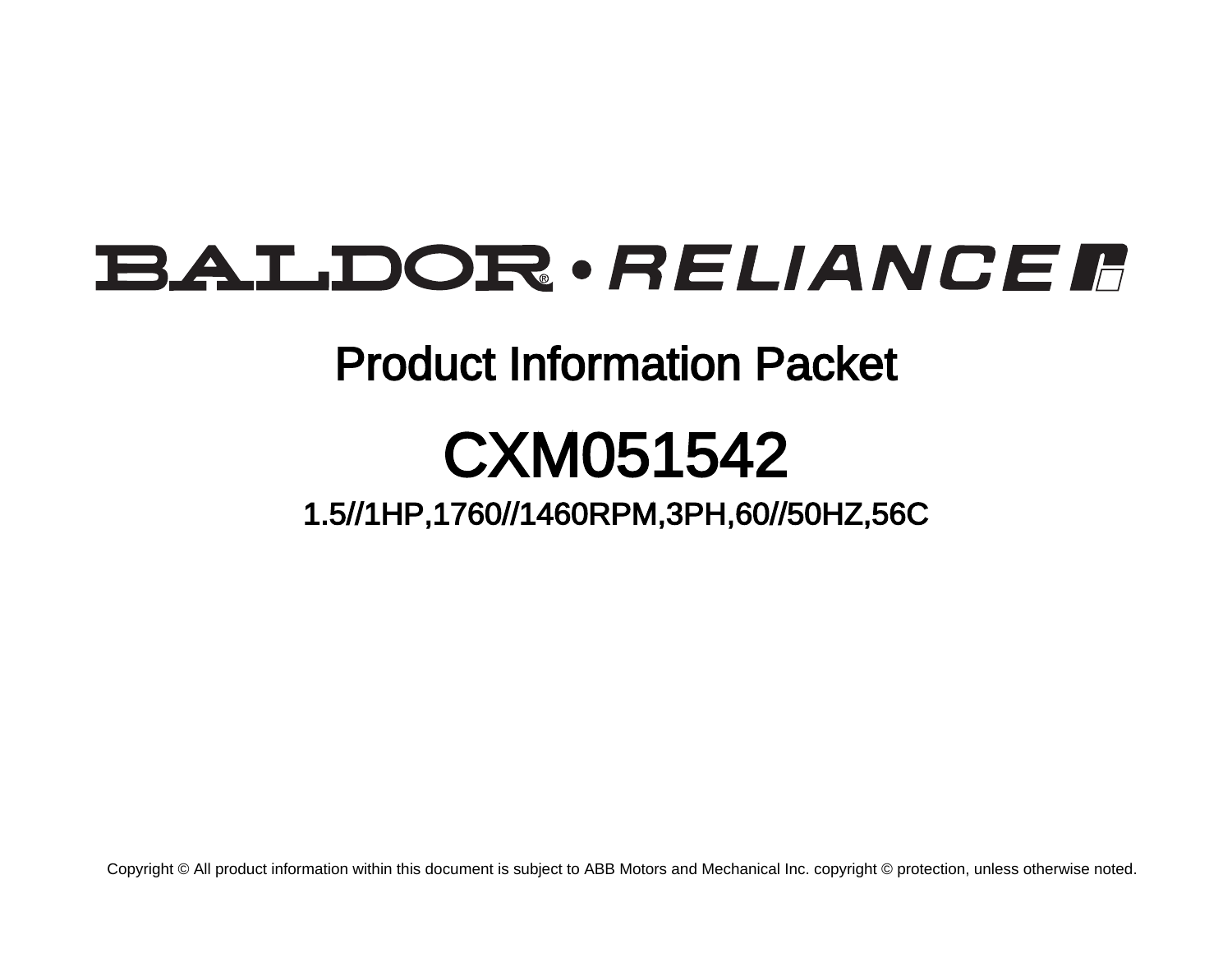### BALDOR · RELIANCE F Product Information Packet: CXM051542 - 1.5//1HP,1760//1460RPM,3PH,60//50HZ,56C

| <b>Part Detail</b> |    |             |            |             |        |                      |            |  |
|--------------------|----|-------------|------------|-------------|--------|----------------------|------------|--|
| Revision:          |    | Status:     | PRD/A      | Change #:   |        | Proprietary:         | No         |  |
| Type:              | AC | Elec. Spec: | 35WGM493   | CD Diagram: | CD0005 | Mfg Plant:           |            |  |
| Mech. Spec:        |    | Layout:     | 35LYE368   | Poles:      | -04    | <b>Created Date:</b> | 02-03-2021 |  |
| Base:              |    | Eff. Date:  | 02-26-2021 | Leads:      | 9#18   |                      |            |  |

| <b>Specs</b>                   |                       |                                       |                           |
|--------------------------------|-----------------------|---------------------------------------|---------------------------|
| <b>Catalog Number:</b>         | CXM051542             | Drip Cover:                           | No Drip Cover             |
| Enclosure:                     | <b>XPFC</b>           | Duty Rating:                          | <b>CONT</b>               |
| Frame:                         | 56C                   | <b>Electrically Isolated Bearing:</b> | Not Electrically Isolated |
| <b>Frame Material:</b>         | <b>Steel</b>          | <b>Feedback Device:</b>               | NO FEEDBACK               |
| Motor Letter Type:             | Three Phase           | <b>Heater Indicator:</b>              | No Heater                 |
| Output @ Frequency:            | 1.000 HP @ 50 HZ      | <b>Insulation Class:</b>              | F                         |
|                                | 1.500 HP @ 60 HZ      | <b>Inverter Code:</b>                 | <b>Inverter Duty</b>      |
| Synchronous Speed @ Frequency: | 1800 RPM @ 60 HZ      | IP Rating:                            | <b>NONE</b>               |
| Voltage @ Frequency:           | 380.0 V @ 50 HZ       | <b>KVA Code:</b>                      | L.                        |
|                                | 230.0 V @ 60 HZ       | <b>Lifting Lugs:</b>                  | No Lifting Lugs           |
|                                | 190.0 V @ 50 HZ       | <b>Locked Bearing Indicator:</b>      | <b>Locked Bearing</b>     |
|                                | 460.0 V @ 60 HZ       | <b>Motor Lead Termination:</b>        | <b>Flying Leads</b>       |
| XP Class and Group:            | CLI GP D; CLII GP F,G | Motor Type:                           | 3526M                     |
| <b>XP Division:</b>            | Division I            | <b>Mounting Arrangement:</b>          | F1                        |
| <b>Agency Approvals:</b>       | <b>CSA</b>            | <b>Power Factor:</b>                  | 73                        |
|                                | <b>UR</b>             | <b>Product Family:</b>                | <b>General Purpose</b>    |
|                                | <b>CSA EEV</b>        | <b>Pulley Face Code:</b>              | C-Face                    |
| <b>Auxillary Box:</b>          | No Auxillary Box      | <b>Rodent Screen:</b>                 | None                      |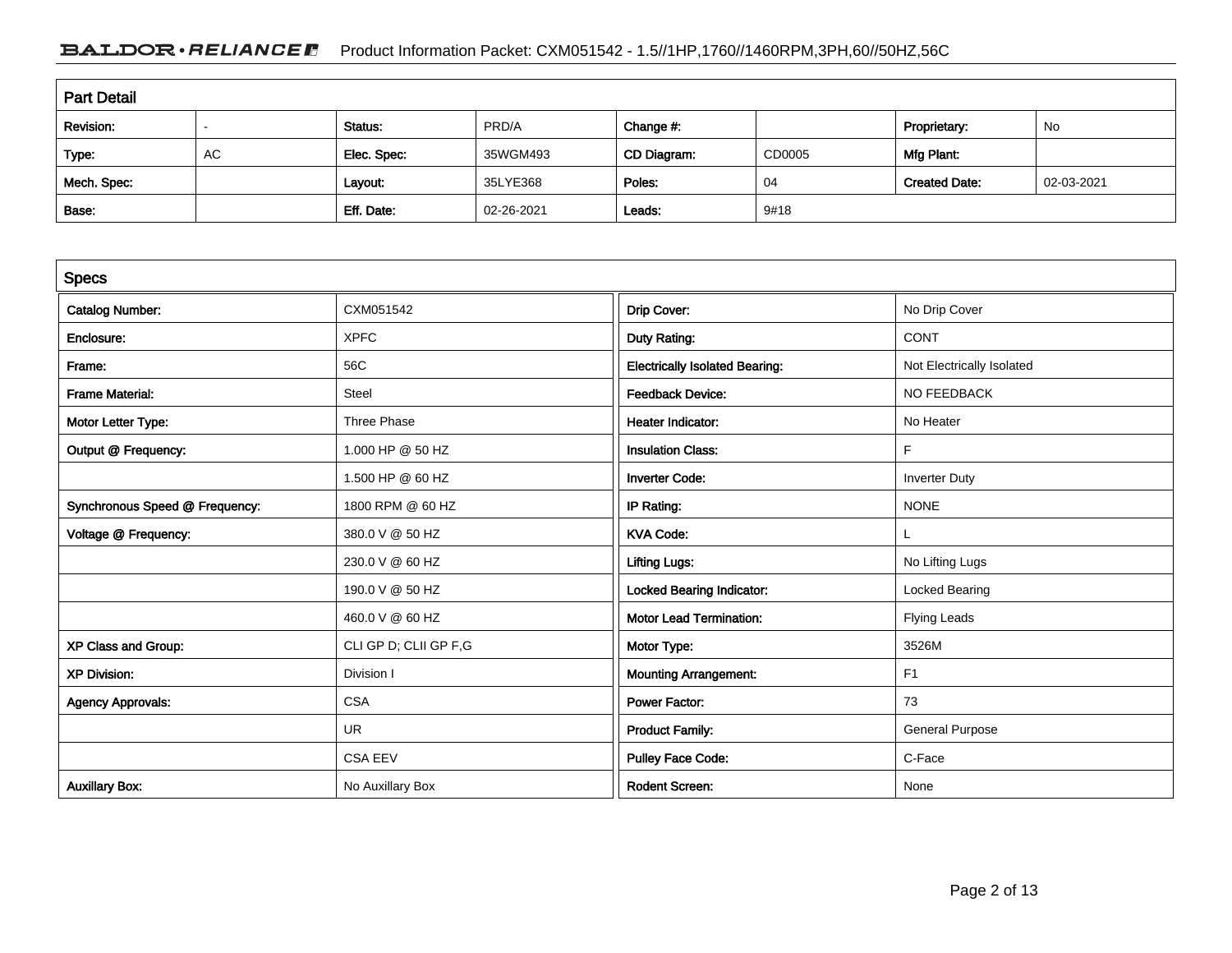| <b>Auxillary Box Lead Termination:</b> | None                    | <b>Shaft Ground Indicator:</b>     | No Shaft Grounding         |
|----------------------------------------|-------------------------|------------------------------------|----------------------------|
| <b>Base Indicator:</b>                 | Rigid                   | <b>Shaft Rotation:</b>             | Reversible                 |
| <b>Bearing Grease Type:</b>            | Polyrex EM (-20F +300F) | <b>Speed Code:</b>                 | Single Speed               |
| <b>Blower:</b>                         | None                    | <b>Motor Standards:</b>            | <b>NEMA</b>                |
| <b>Constant Torque Speed Range:</b>    | 6                       | <b>Starting Method:</b>            | Direct on line             |
| Current @ Voltage:                     | 4.400 A @ 230.0 V       | Thermal Device - Bearing:          | None                       |
|                                        | 3.800 A @ 190.0 V       | <b>Thermal Device - Winding:</b>   | Normally Closed Thermostat |
|                                        | 2.200 A @ 460.0 V       | <b>Vibration Sensor Indicator:</b> | No Vibration Sensor        |
|                                        | 1.900 A @ 380.0 V       | <b>Winding Thermal 1:</b>          | None                       |
| Design Code:                           | B                       | <b>Winding Thermal 2:</b>          | None                       |
|                                        |                         | <b>XP Temp Code:</b>               | T <sub>3</sub> C           |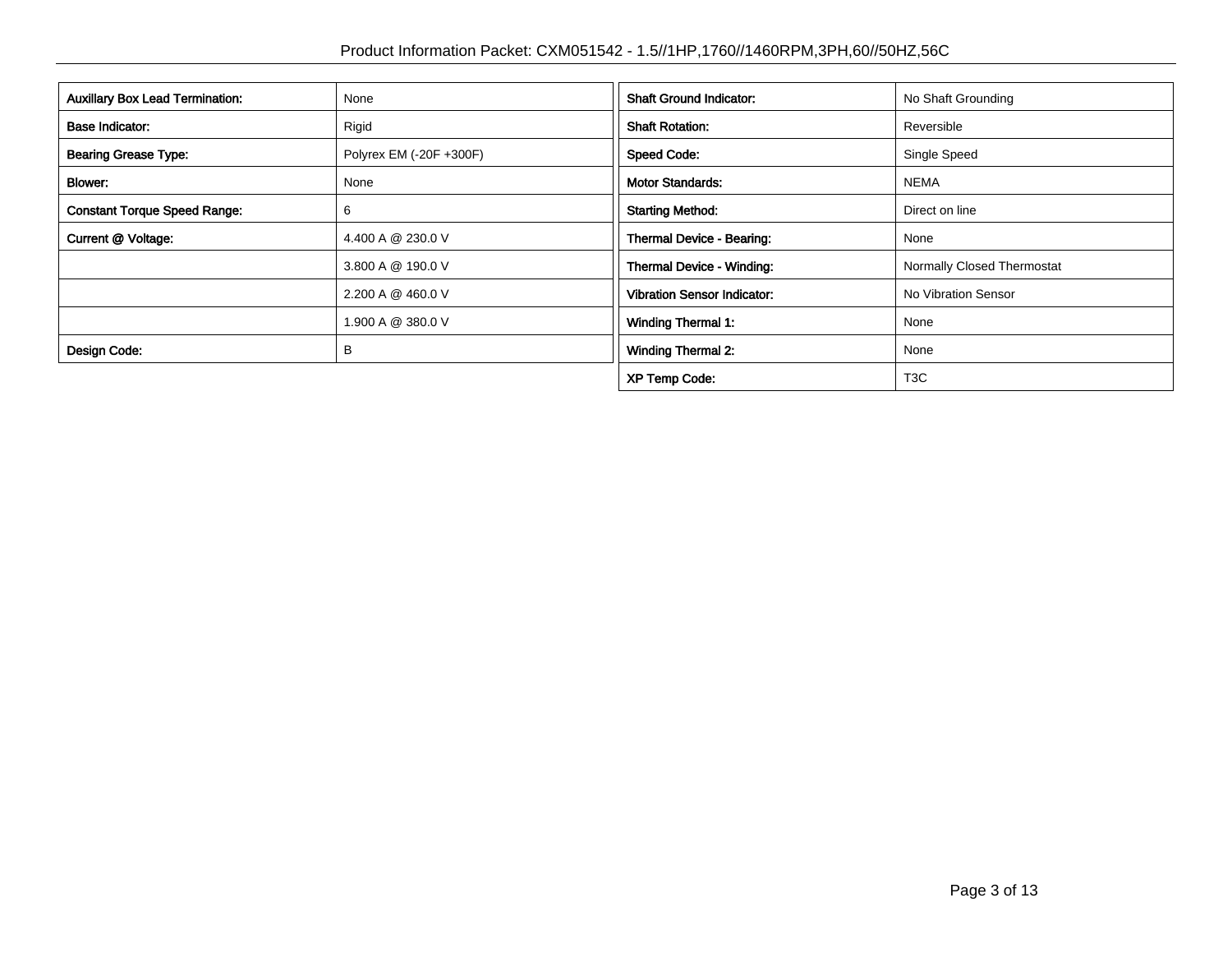### BALDOR · RELIANCE Froduct Information Packet: CXM051542 - 1.5//1HP,1760//1460RPM,3PH,60//50HZ,56C

| Nameplate NP0887XPSLEV |                          |       |                     |               |                                 |                   |                      |  |  |
|------------------------|--------------------------|-------|---------------------|---------------|---------------------------------|-------------------|----------------------|--|--|
|                        |                          |       |                     |               |                                 |                   |                      |  |  |
| NO.                    |                          |       |                     |               |                                 | $CC$ 010A         |                      |  |  |
| <b>S/N</b>             |                          |       |                     |               |                                 |                   | <b>TEMP CODE T3C</b> |  |  |
|                        | SPEC. 35-0000-1000       |       |                     |               |                                 | INV.TYPE PWM      |                      |  |  |
|                        | <b>CAT.NO. CXM051542</b> |       |                     |               | CHP TO $90$<br>CHPFR $60$       |                   |                      |  |  |
|                        | $HP$ 1.5//1              |       |                     |               | CT HZ FROM $6$<br>CT HZ TO $60$ |                   |                      |  |  |
|                        | VOLTS 230/460//190/380   |       |                     |               | VT HZ FROM 6<br>VT HZ TO $60$   |                   |                      |  |  |
|                        | AMPS 4.4/2.2//3.8/1.9    |       |                     |               |                                 | MAG CUR $2.8/1.4$ |                      |  |  |
|                        | RPM 1760//1460           |       |                     | $MX$ RPM 2700 |                                 |                   |                      |  |  |
|                        | $HZ$ 60//50              | PH 3  | CL F                |               | <b>NOM.EFF.</b> 86.5            |                   |                      |  |  |
| $SER.F. 1.00$          |                          | DES B |                     | SLHZ $1.3$    |                                 | WK2 0.154         |                      |  |  |
| FRAME 56C              |                          |       | RATING 40C AMB-CONT |               |                                 |                   |                      |  |  |
|                        | NEMA MG-1 PART 5, IP54   |       |                     |               |                                 |                   |                      |  |  |
|                        | 1.15 SF ON SINE WAVE     |       |                     |               |                                 |                   |                      |  |  |
|                        |                          |       |                     |               |                                 |                   |                      |  |  |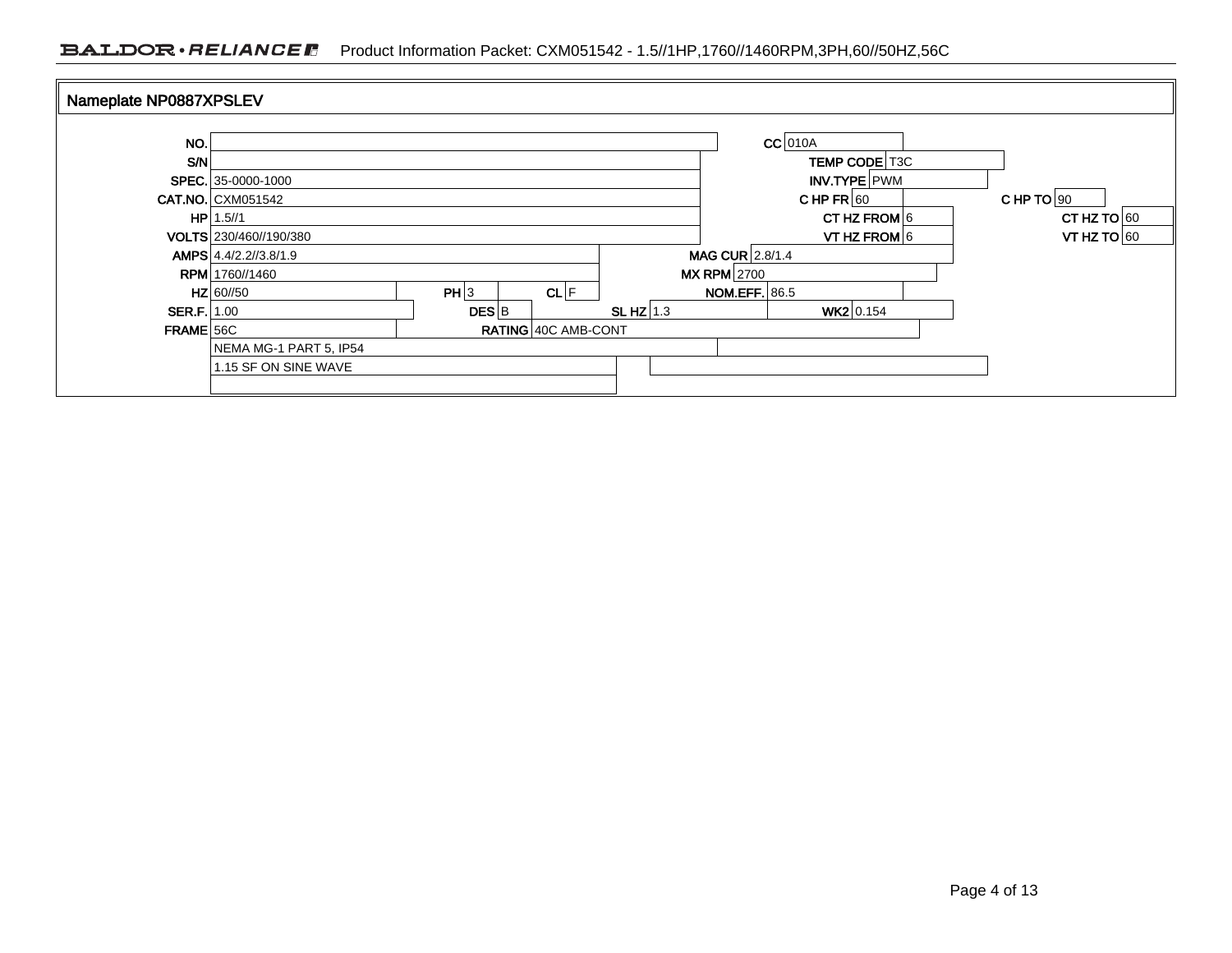| <b>Parts List</b>  |                                          |          |
|--------------------|------------------------------------------|----------|
| <b>Part Number</b> | Description                              | Quantity |
| SA391183           | SA 35-0000-1000                          | 1.000 EA |
| RA381652           | RA 35-0000-1000                          | 1.000 EA |
| LB1119N            | <b>WARNING LABEL</b>                     | 1.000 EA |
| LC0145B01          | <b>CONNECTION LABEL</b>                  | 1.000 EA |
| NP0887XPSLEV       | SS XP INV UL CSA-EEV CC CL-I GP-D        | 1.000 EA |
| 85XU0407S04        | 4X1/4 U DRIVE PIN STAINLESS              | 2.000 EA |
| 85XU0407S04        | 4X1/4 U DRIVE PIN STAINLESS              | 4.000 EA |
| MN416A01           | TAG-INSTAL-MAINT no wire (2100/bx) 4/22  | 1.000 EA |
| NP0018F            | ALUM UL XP CONDUIT BOX NAMEPLATE         | 1.000 EA |
| 35FH4005A01SP      | IEC FH NO GREASER W/PRIMED               | 1.000 EA |
| 51XW1032A06        | 10-32 X .38, TAPTITE II, HEX WSHR SLTD S | 3.000 EA |
| 35FN3002A05SP      | EXFN, PLASTIC, 6.376 OD, .638 ID         | 1.000 EA |
| 51XB1214A16        | 12-14X1.00 HXWSSLD SERTYB                | 1.000 EA |
| MJ1000A02          | GREASE, POLYREX EM EXXON                 | 0.050 LB |
| HA3104A08          | THRUBOLT 5/16-18 X 9.375 X               | 4.000 EA |
| XY3118A12          | 5/16-18 HEX NUT DIRECTIONAL SERRATION    | 4.000 EA |
| 35EP3700A01SP      | FR ENDPLATE, XPFC                        | 1.000 EA |
| HW5100A03          | WAVY WASHER (W1543-017)                  | 1.000 EA |
| 35EP3702A01SP      | PU EP-205 BRG-35X-56C-143-5TC            | 1.000 EA |
| HA3013A01          | 1/2-20X5/8 SPL.HX BOLT                   | 2.000 EA |
| 84XN1032J20        | SCREW, SOC 10-32 X 1 1/4"BMH4602         | 2.000 EA |
| HW3021C06          | 3/32 DI X .625 PIN (F/S)                 | 2.000 EA |
| 35CB3001A01SP      | EXPL CONDUIT BOX, MACH, 1/2" PIPE TAP LE | 1.000 EA |
| 11XW1032G06        | 10-32 X .38, TAPTITE II, HEX WSHR SLTD U | 1.000 EA |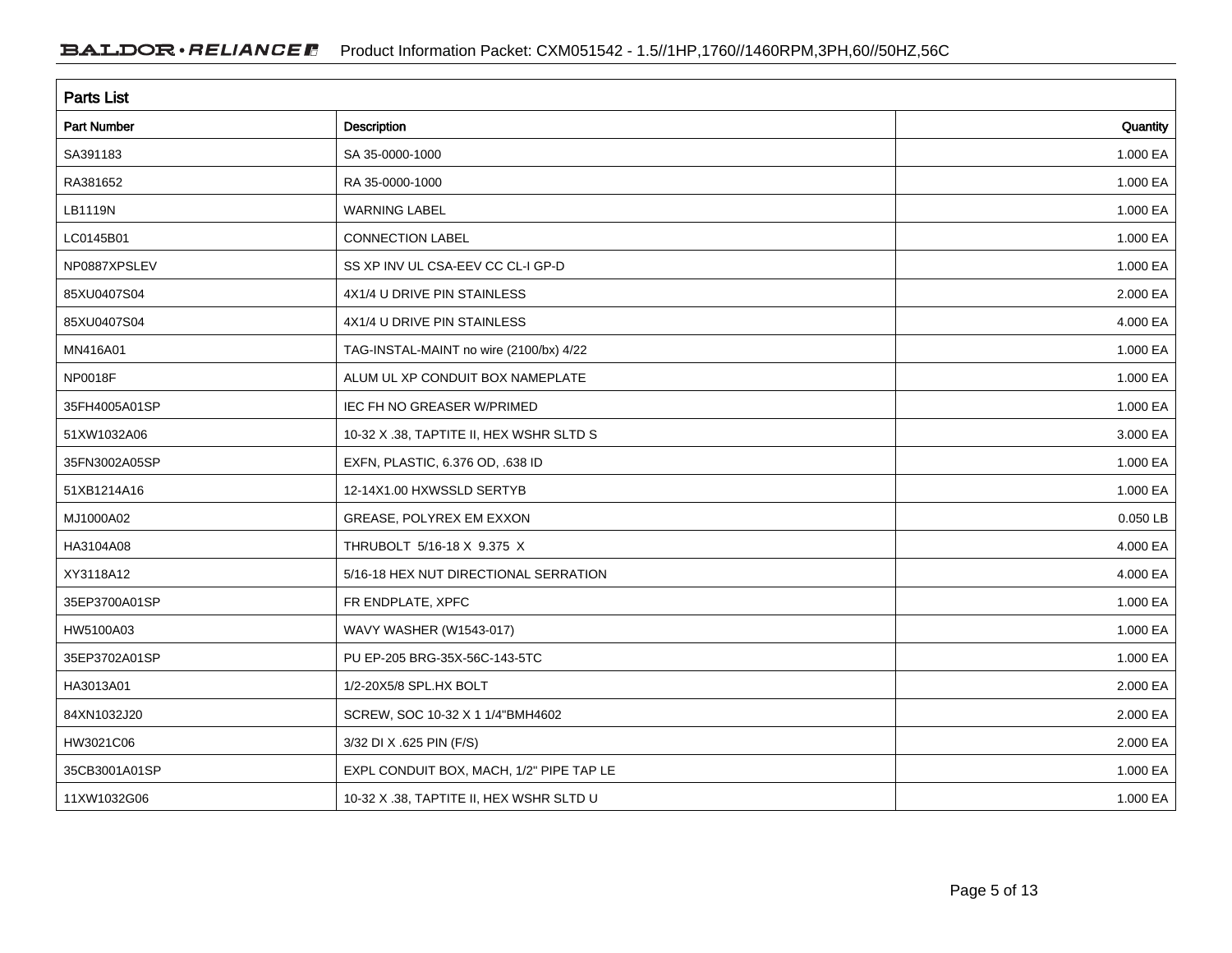| Parts List (continued) |                                        |          |  |  |  |  |
|------------------------|----------------------------------------|----------|--|--|--|--|
| <b>Part Number</b>     | Description                            | Quantity |  |  |  |  |
| HW3001B01              | BRASS CUP WASHER, FOR #10 SCREW        | 1.000 EA |  |  |  |  |
| 35CB3500A01SP          | CONDUIT BOX LID, MACH                  | 1.000 EA |  |  |  |  |
| 51XN2520A16            | SCREW, HEX WS SLT, ZN, 1/4-20 X 1.00   | 4.000 EA |  |  |  |  |
| MG1500Y02              | <b>WILKOPON PRIMER YELLOW</b>          | 0.022 GA |  |  |  |  |
| MG1025G29              | WILKOFAST, 789.229, DARK CHARCOAL GRAY | 0.022 GA |  |  |  |  |
| 36PA1001               | PKG GRP, PRINT<br>PK1017A06            | 1.000 EA |  |  |  |  |
| HW2501D13              | KEY, 3/16 SQ X 1.375                   | 1.000 EA |  |  |  |  |
| HA7000A04              | KEY RETAINER 0.625 DIA SHAFTS          | 1.000 EA |  |  |  |  |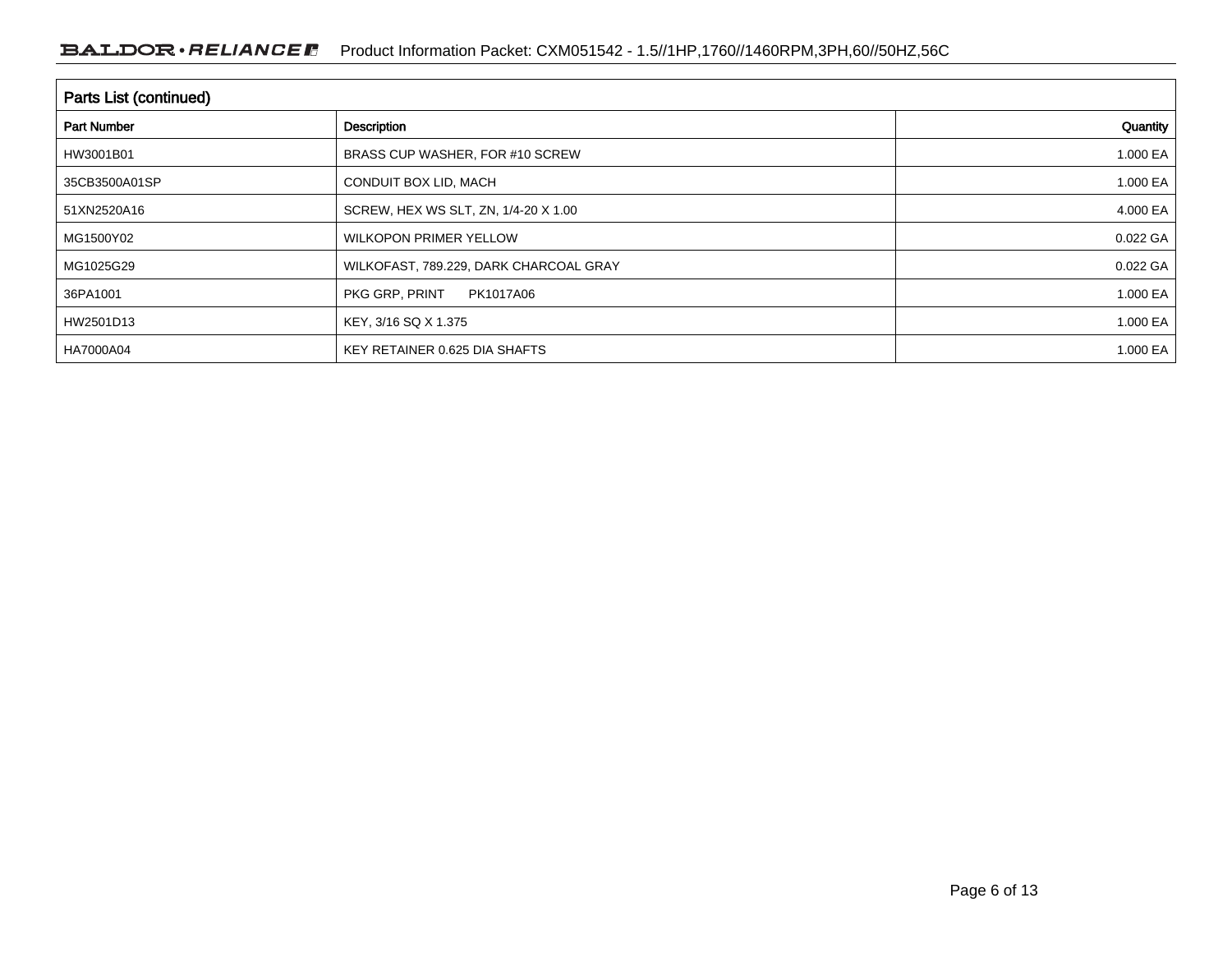#### **AC Induction Motor Performance Data**

Record # 76732Typical performance - not guaranteed values

| Winding: 35WGM493-R023<br><b>Type: 3526M</b> |                   |                  | <b>Enclosure: XPFC</b>                       |                |
|----------------------------------------------|-------------------|------------------|----------------------------------------------|----------------|
| <b>Nameplate Data</b>                        |                   |                  | 460 V, 60 Hz:<br><b>Single Voltage Motor</b> |                |
| <b>Rated Output (HP)</b>                     |                   | 1.5              | <b>Full Load Torque</b>                      | 4.47 LB-FT     |
| <b>Volts</b>                                 |                   | 230/460//190/380 | <b>Start Configuration</b>                   | direct on line |
| <b>Full Load Amps</b>                        |                   | 4.4/2.2//3.8/1.9 | <b>Breakdown Torque</b>                      | 19.2 LB-FT     |
| <b>R.P.M.</b>                                |                   | 1760//1460       | <b>Pull-up Torque</b>                        | 9.4 LB-FT      |
| Hz                                           | $60//50$ Phase    | 3                | <b>Locked-rotor Torque</b>                   | 13.4 LB-FT     |
| <b>NEMA Design Code</b>                      | <b>B KVA Code</b> |                  | <b>Starting Current</b>                      | 18.3 A         |
| Service Factor (S.F.)                        |                   |                  | <b>No-load Current</b>                       | 1.37A          |
| <b>NEMA Nom. Eff.</b>                        | 86.5 Power Factor | 73               | Line-line Res. @ 25°C                        | $10.1 \Omega$  |
| <b>Rating - Duty</b>                         |                   | 40C AMB-CONT     | Temp. Rise @ Rated Load                      | $44^{\circ}$ C |
|                                              |                   |                  | <b>Locked-rotor Power Factor</b>             | 51.5           |
|                                              |                   |                  | <b>Rotor inertia</b>                         | 0.154 LB-FT2   |

#### **Load Characteristics 460 V, 60 Hz, 1.5 HP**

| % of Rated Load     | 25   | 50   | 75   | 100  | 125  | 150  |
|---------------------|------|------|------|------|------|------|
| <b>Power Factor</b> | 31   | 51   | 65   | 73   | 79   | 83   |
| <b>Efficiency</b>   | 76.2 | 84.4 | 86.9 | 87.1 | 86.4 | 85.3 |
| <b>Speed</b>        | 1791 | 1781 | 1771 | 1760 | 1748 | 1735 |
| Line amperes        | 1.44 | 1.61 | 1.86 | 2.19 | 2.58 | 2.98 |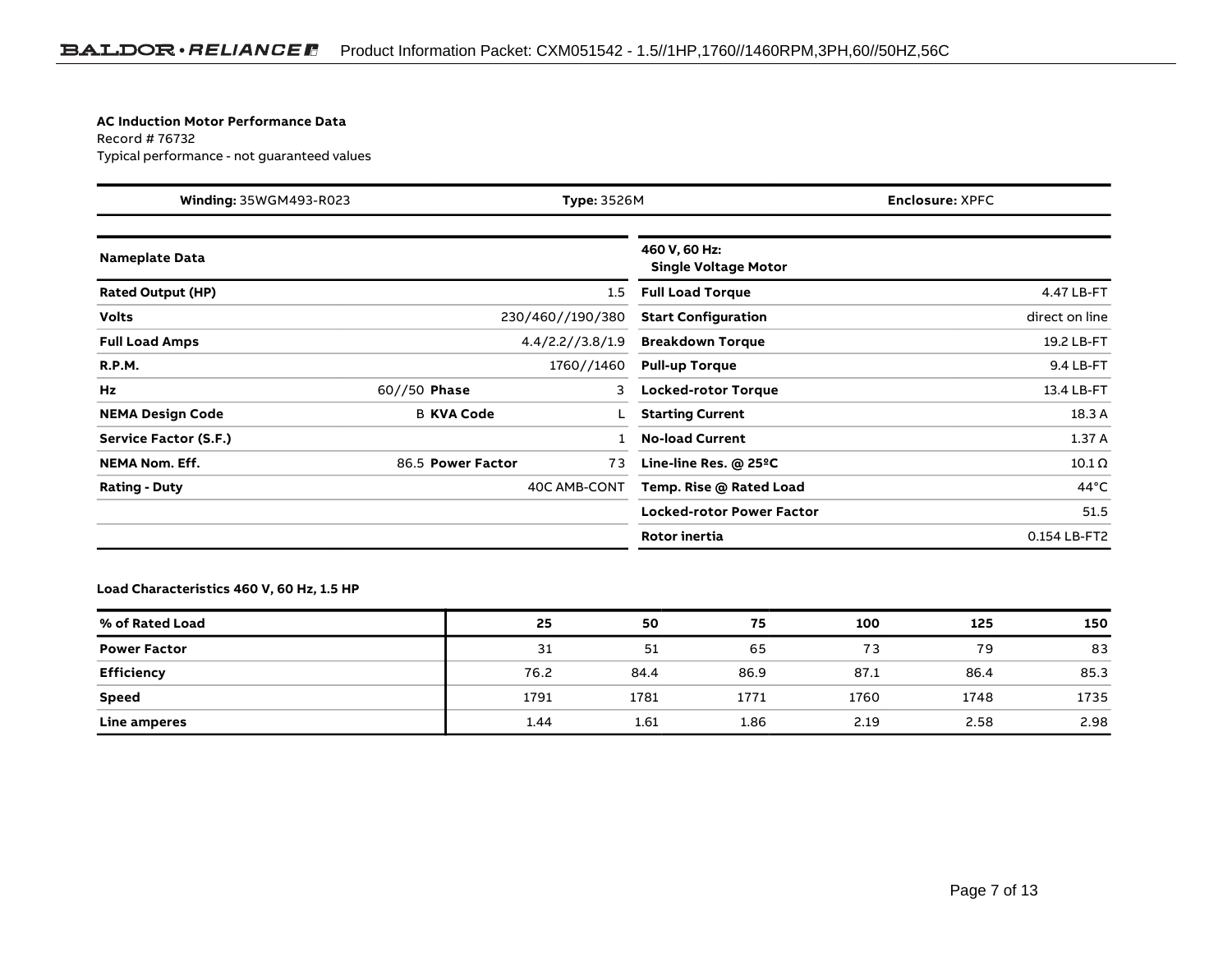

Performance Graph at 460V, 60Hz, 1.5HP Typical performance - Not guaranteed values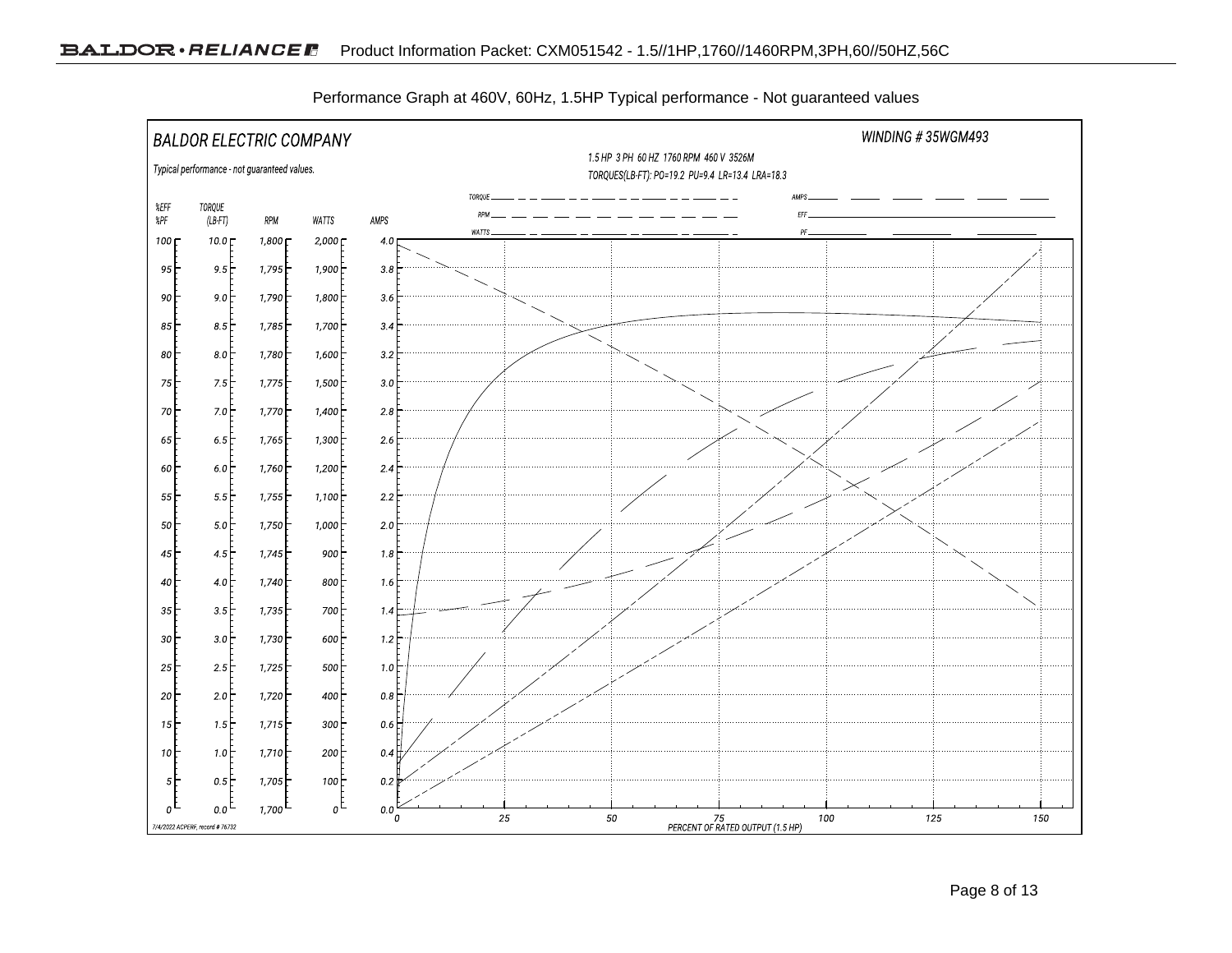#### **AC Induction Motor Performance Data**

Record # 76733Typical performance - not guaranteed values

| Winding: 35WGM493-R023   |                   | <b>Type: 3526M</b> |                                                 | <b>Enclosure: XPFC</b> |
|--------------------------|-------------------|--------------------|-------------------------------------------------|------------------------|
| <b>Nameplate Data</b>    |                   |                    | 380 V, 50 Hz:<br><b>High Voltage Connection</b> |                        |
| <b>Rated Output (HP)</b> |                   | 1.5                | <b>Full Load Torque</b>                         | 3.58 LB-FT             |
| <b>Volts</b>             |                   | 230/460//190/380   | <b>Start Configuration</b>                      | direct on line         |
| <b>Full Load Amps</b>    |                   | 4.4/2.2//3.8/1.9   | <b>Breakdown Torque</b>                         | 17.74 LB-FT            |
| <b>R.P.M.</b>            |                   | 1760//1460         | <b>Pull-up Torque</b>                           | 9.36 LB-FT             |
| Hz                       | $60//50$ Phase    | 3                  | <b>Locked-rotor Torque</b>                      | 13.35 LB-FT            |
| <b>NEMA Design Code</b>  | <b>B KVA Code</b> |                    | <b>Starting Current</b>                         | 17.27 A                |
| Service Factor (S.F.)    |                   |                    | <b>No-load Current</b>                          | 1.34A                  |
| <b>NEMA Nom. Eff.</b>    | 86.5 Power Factor | 73                 | Line-line Res. @ 25°C                           | $10.1 \Omega$          |
| <b>Rating - Duty</b>     |                   | 40C AMB-CONT       | Temp. Rise @ Rated Load                         | $35^{\circ}$ C         |
|                          |                   |                    | <b>Locked-rotor Power Factor</b>                | 57.1                   |
|                          |                   |                    | <b>Rotor inertia</b>                            | 0.154 LB-FT2           |

#### **Load Characteristics 380 V, 50 Hz, 1 HP**

| % of Rated Load     | 25   | 50               | 75   | 100  | 125  | 150  |
|---------------------|------|------------------|------|------|------|------|
| <b>Power Factor</b> | 28   | 46               | 59   | 69   | 75   | 80   |
| <b>Efficiency</b>   | 71.5 | 81.5             | 84.8 | 85.7 | 85.4 | 84.4 |
| Speed               | 1492 | 1484             | 1476 | 1467 | 1458 | 1447 |
| Line amperes        | 1.39 | $1.5\phantom{0}$ | 1.68 | 1.92 | 2.21 | 2.51 |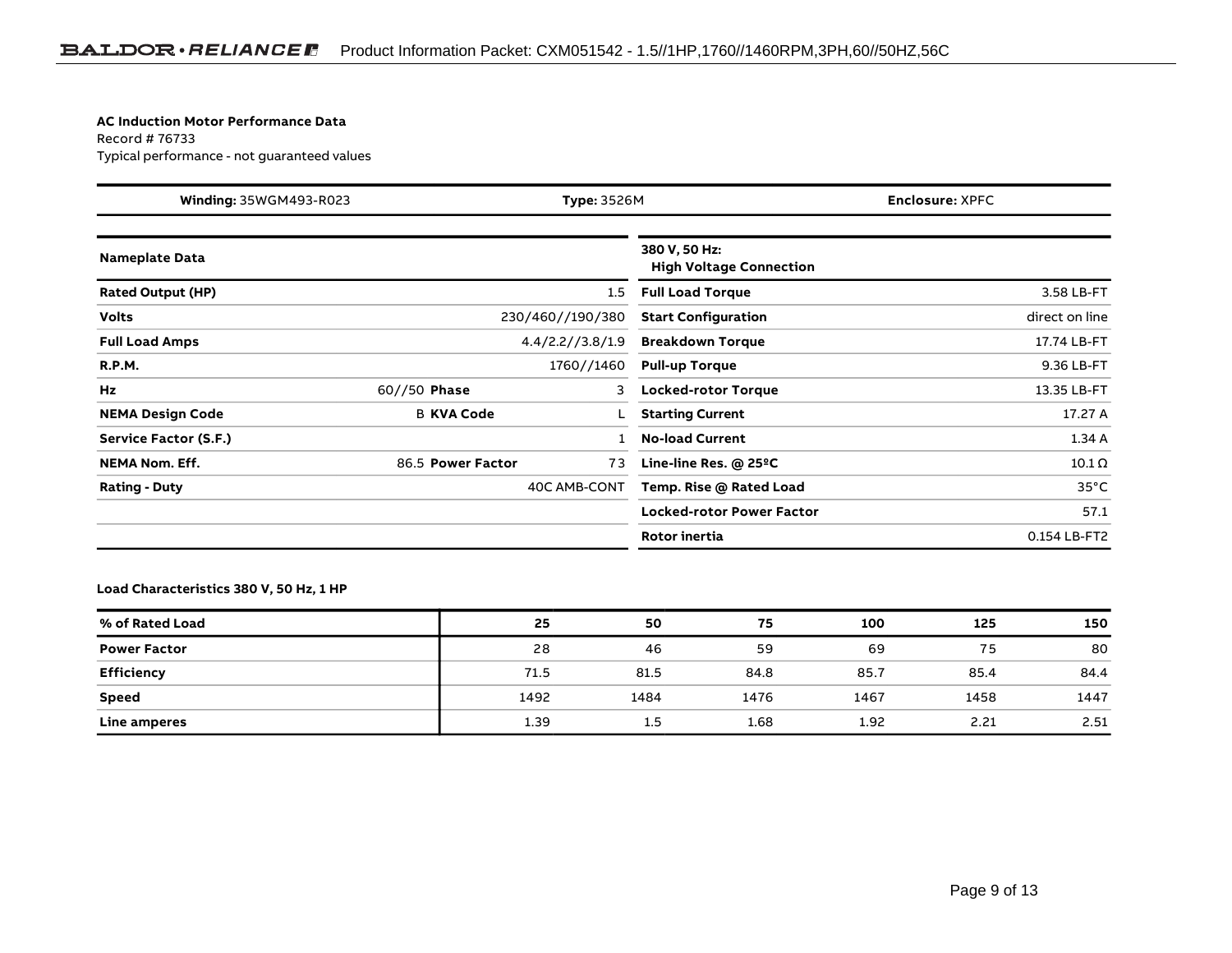

Performance Graph at 380V, 50Hz, 1.0HP Typical performance - Not guaranteed values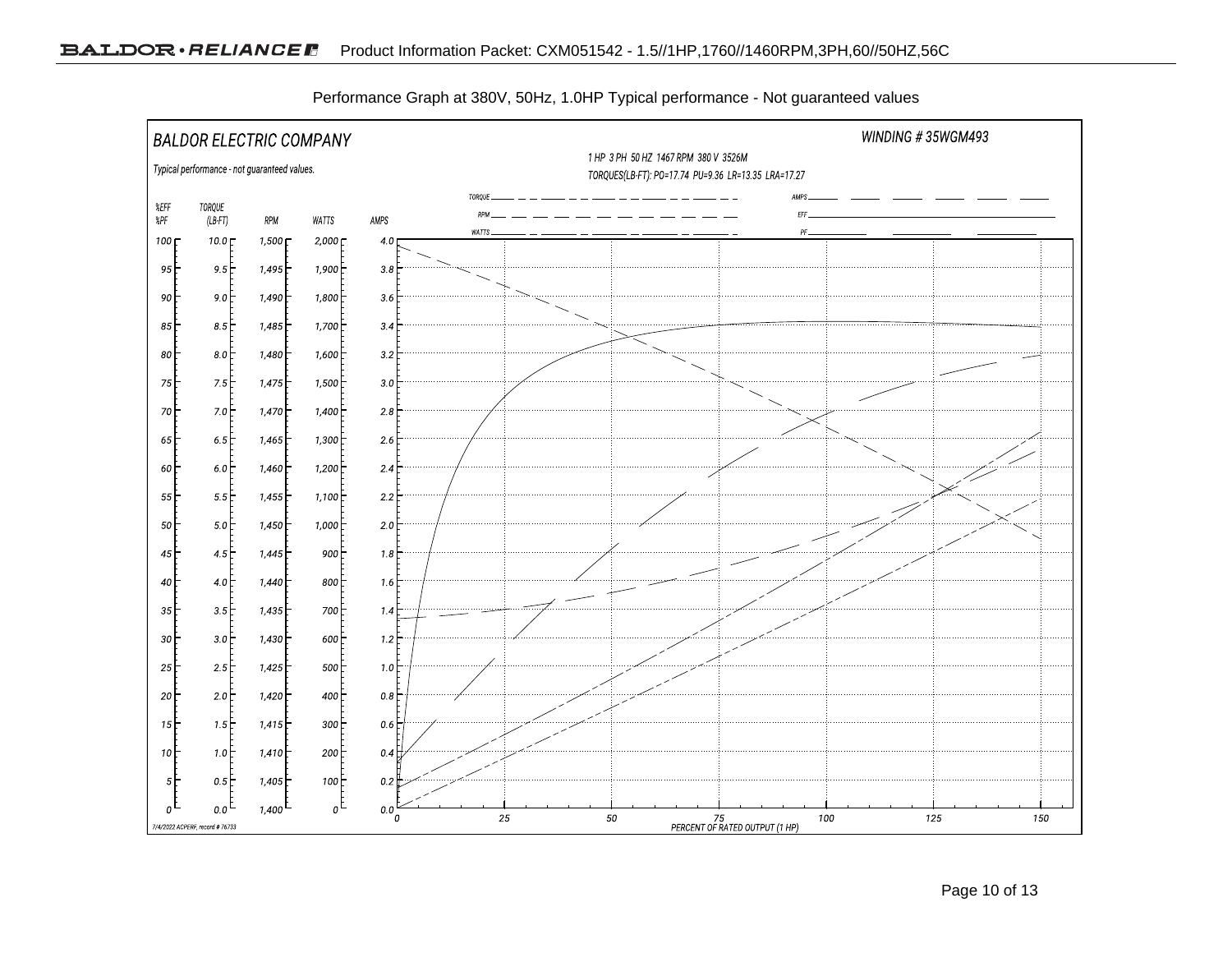#### BALDOR · RELIANCE F Product Information Packet: CXM051542 - 1.5//1HP,1760//1460RPM,3PH,60//50HZ,56C

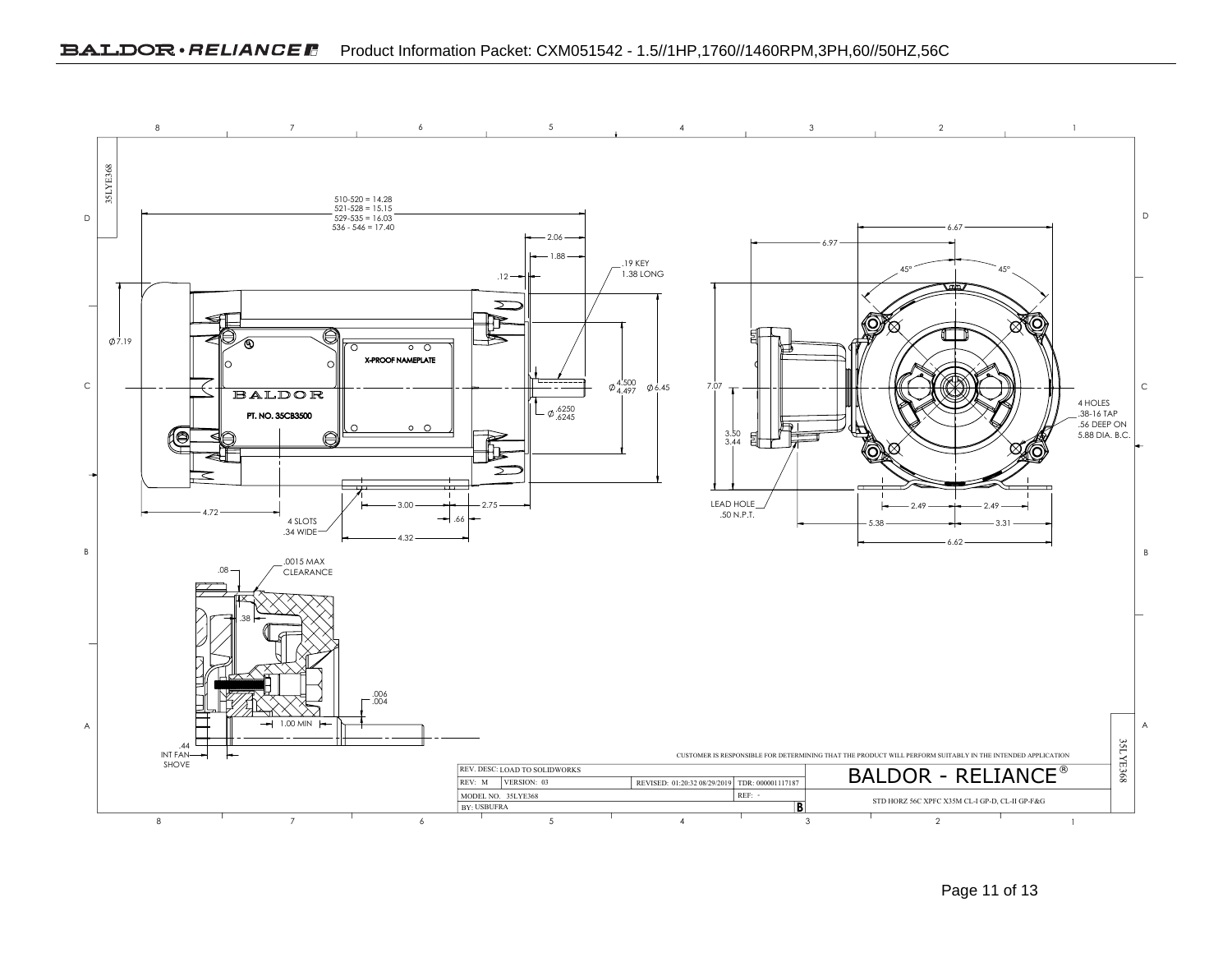